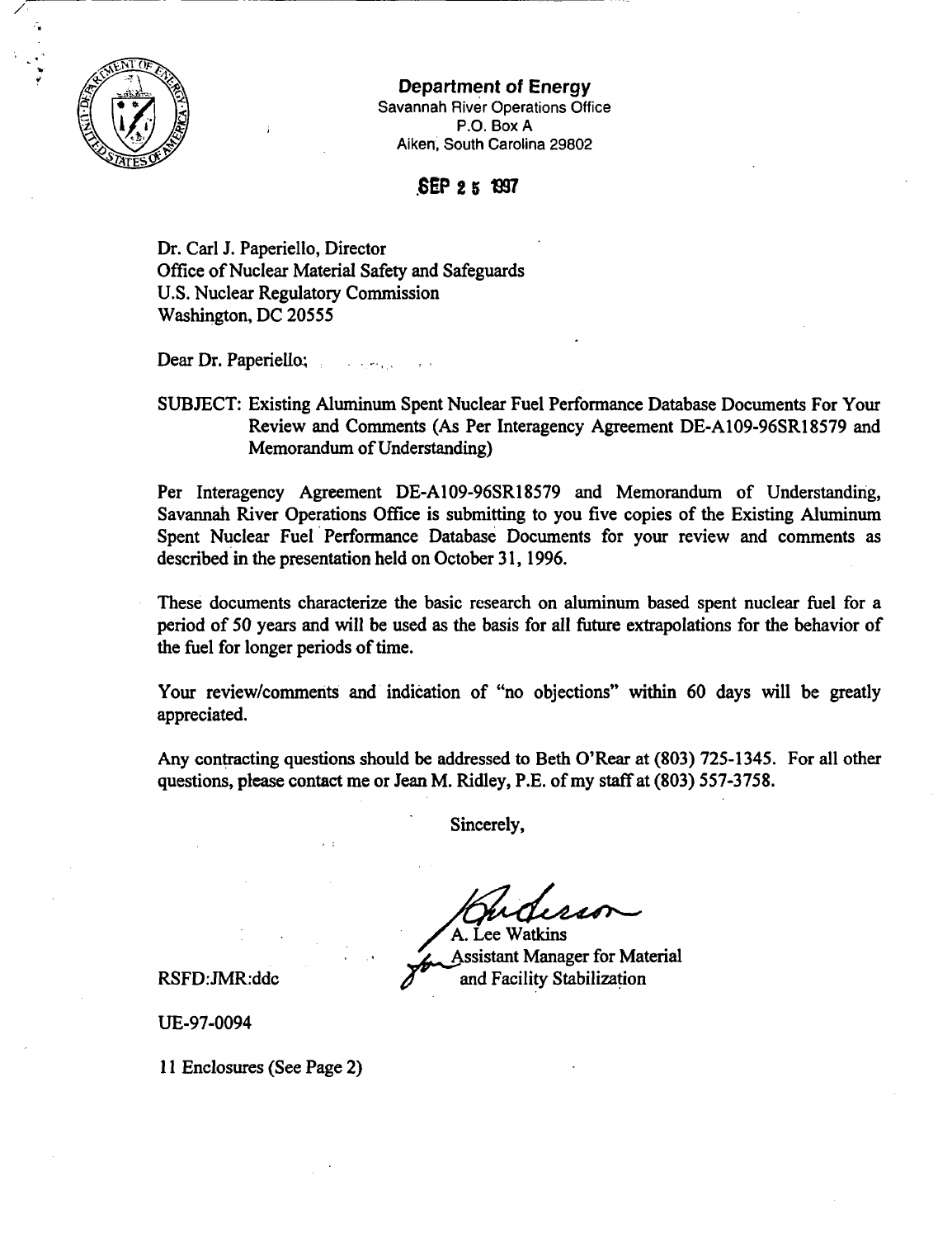## Dr. Paperiello 2002

11 Enclosures

- 1. Material Issues in Interim Storage and Direct Disposal of Clad Spent Nuclear Fuel
- 2. Creep Analysis for Materials<br>Test Reactor (MTR) Fuel Reactor Assemblies in Dry Storage
- 3. Evaluation of Corrosion of Aluminum-Based Reactor Fuel Cladding Materials During Dry Storage
- 4. Acceptance Criteria for Interim Dry Storage Aluminum Alloy Clad Spent Nuclear Fuels
- *5.* Plan for Development of Technologies for Direct Disposal of Aluminum Spent Nuclear Fuel
- 6. Task Plan for Development of Technologies Aluminum-Base Spent Nuclear Fuel
- 7. Task Plan for Characterization of DOE Aluminum Spent Nuclear Fuel
- 8. Task Plan for Engineering Test Protocol for Metallic Alloys Waste Forms
- 9. Vapor Corrosion of Aluminum Cladding Alloys and Aluminum-Uranium Fuel<br>Materials in Storage Materials in<br>Environments
- 10. Alternative Aluminum Spent<br>Nuclear Fuel Treatment **Treatment** Technology Development Status Report
- 11. Evaluation of Codisposal Viability for Aluminum-Clad DOE-Owned Spent Fuel: Phase I, Intact Codisposal Canister